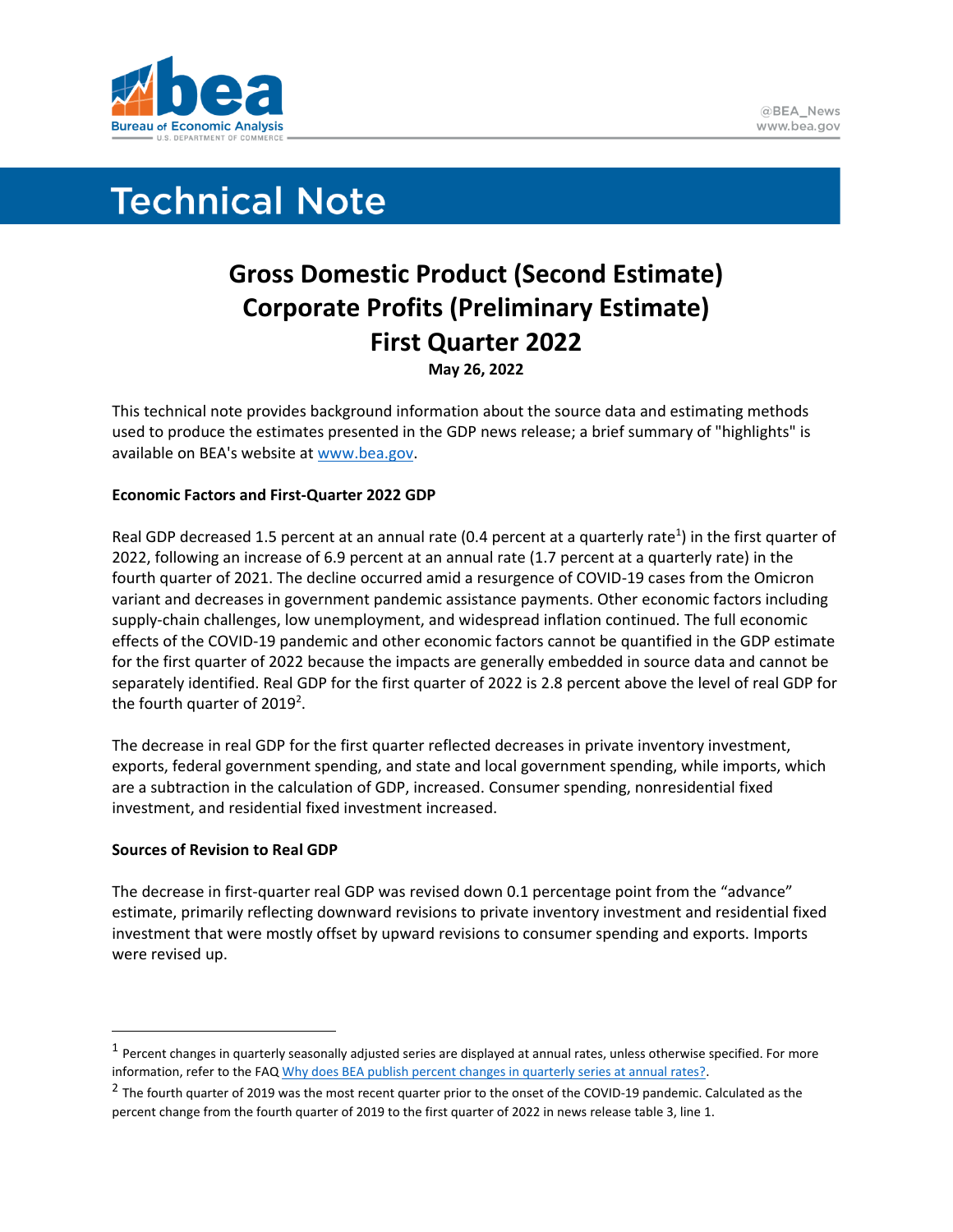- The revision to private inventory investment was led by downward revisions to manufacturing (notably, nondurable goods) and to "other" industries (notably, information), based primarily on new and revised Census Bureau inventory data.
- Within residential fixed investment, the leading contributor to the downward revision was improvements, based primarily on new March employment and earnings data from the Bureau of Labor Statistics (BLS) and revised Census Monthly Retail Trade Survey (MRTS) data for building supply stores.
- Within consumer spending, both services and goods were revised up. Within services, revisions were primarily based on new first-quarter Census Quarterly Services Survey data. Upward revisions to services provided by nonprofits (notably, hospital services) and "other" services (led by legal and telecommunications services) were partly offset by a downward revision to health care. Within goods, an upward revision to motor vehicles and parts (notably, new and used light trucks), based primarily on updated MRTS data as well as new March registrations data from IHS Markit Polk, was largely offset by a downward revision to food and beverages, based on revised MRTS data.
- For both exports and imports, the revisions reflected upward revisions to goods (led by industrial supplies and materials), based primarily on new and revised Census trade in goods data for March.

Real final sales to private domestic purchasers, which measures private demand in the domestic economy and is derived as the sum of consumer spending and private fixed investment, increased 3.9 percent in the first quarter, an upward revision of 0.2 percentage point, reflecting the upward revision to consumer spending.

# **Prices**

BEA's featured measure of inflation in the U.S. economy, the price index for gross domestic purchases, increased 8.0 percent in the first quarter, an upward revision of 0.2 percentage point from the previous estimate, primarily reflecting new BLS Employment Cost Indexes for state and local government employees. Excluding food and energy, gross domestic purchases prices increased 6.9 percent, an upward revision of 0.2 percentage point from the previous estimate.

The price index for personal consumption expenditures (PCE) increased 7.0 percent in the first quarter, the same as previously estimated. Excluding food and energy, the "core" PCE price index increased 5.1 percent, a downward revision of 0.1 percentage point, primarily reflecting updated BLS price indexes. For a comparison of PCE prices to BLS consumer price indexes, refer to NIPA [Table 9.1U. Reconciliation](https://apps.bea.gov/iTable/iTable.cfm?reqid=19&step=3&isuri=1&nipa_table_list=2075&categories=underlying)  [of Percent Change in the CPI with Percent Change in the PCE Price Index.](https://apps.bea.gov/iTable/iTable.cfm?reqid=19&step=3&isuri=1&nipa_table_list=2075&categories=underlying)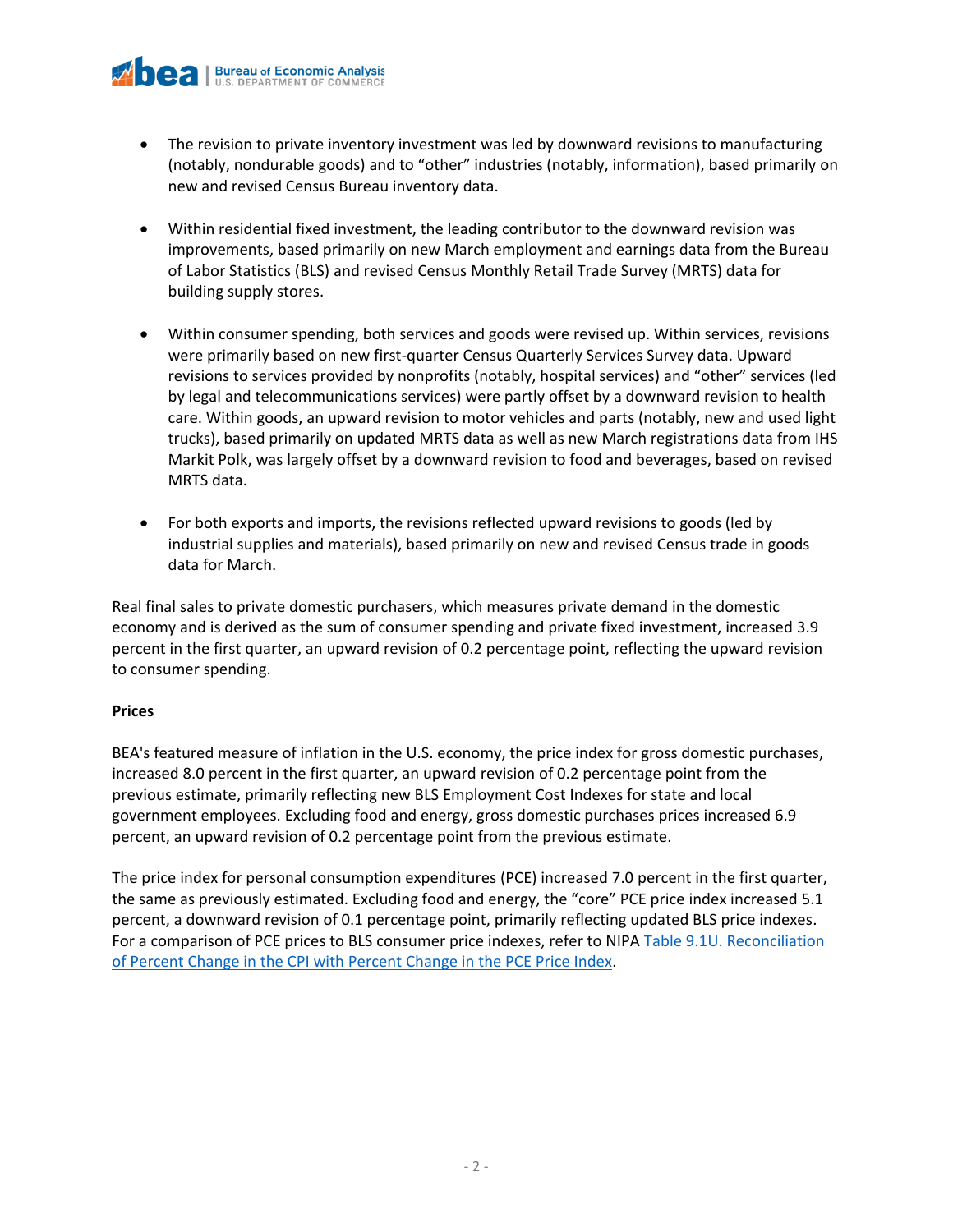

#### **Gross Domestic Income and Corporate Profits**

Real gross domestic income (GDI), which measures output of the economy as the costs incurred and the incomes earned in the production of goods and services (as measured by GDP), increased 2.1 percent at an annual rate (0.5 percent at a quarterly rate) in the first quarter, following an increase of 6.3 percent (revised) at an annual rate (1.5 percent at a quarterly rate) in the fourth quarter. The average of real GDP and real GDI increased 0.3 percent at an annual rate (0.1 percent at a quarterly rate) in the first quarter, following an increase of 6.6 percent at an annual rate (1.6 percent at a quarterly rate) in the fourth quarter.

The increase in current-dollar GDI for the first quarter primarily reflected an increase in compensation. Within compensation, the increase primarily reflected increases to both private and government wages and salaries, based primarily on employment, hours, and earnings data from the BLS Current Employment Statistics.

Subsidies, which are a subtraction in the calculation of GDI, decreased in the first quarter, as several federal pandemic-support programs, including the Paycheck Protection Program, Restaurant Revitalization Fund, and tax credits funding paid sick leave and employee retention, ended. More information on federal subsidy programs and their impacts on income measures is presented in **Effects** [of Selected Federal Pandemic Response Programs on Federal Government Receipts, Expenditures, and](https://www.bea.gov/sites/default/files/2022-05/effects-of-selected-federal-pandemic-response-programs-on-federal-government-receipts-expenditures-and-saving-2022q1-2nd.pdf)  [Saving](https://www.bea.gov/sites/default/files/2022-05/effects-of-selected-federal-pandemic-response-programs-on-federal-government-receipts-expenditures-and-saving-2022q1-2nd.pdf) on BEA's website.

Profits from current production decreased \$66.4 billion, or 2.3 percent (quarterly rate), in the first quarter. Domestic profits of financial corporations decreased \$28.6 billion, domestic profits of nonfinancial corporations decreased \$21.1 billion, and rest-of-the-world profits decreased \$16.7 billion.

BEA's profits measure that is conceptually most similar to S&P 500 profits—national after-tax profits without inventory valuation and capital consumption adjustments—increased \$39.8 billion in the first quarter. First-quarter national after-tax profits (shown in line 11 of table 9 of the GDP news release) increased 15.7 percent from the same quarter one year ago.

#### **Updates to Disposable Personal Income**

Current-dollar disposable personal income (DPI) was revised down \$224.1 billion in the first quarter to a level of \$18.25 trillion, primarily reflecting an upward revision to personal current taxes, which are a subtraction in the calculation of DPI. Personal current taxes were revised up \$204.4 billion, primarily reflecting revisions to declarations and settlements as well as refunds based on new and updated data from the Department of the Treasury that showed a stronger than expected filing season for settlements as well as lower refunds compared to 2021. For detailed estimates on personal current taxes, refer to [NIPA table 3.4U.](https://apps.bea.gov/iTable/iTable.cfm?reqid=19&step=3&isuri=1&nipa_table_list=2019&categories=underlying)

#### **Updates to Fourth-Quarter Wages and Salaries**

In addition to presenting updated estimates for the first quarter, today's release presents revised estimates of fourth-quarter 2021 wages and salaries, personal taxes, and contributions for government social insurance, based on new data from the BLS Quarterly Census of Employment and Wages program. Wages and salaries are now estimated to have increased \$341.0 billion in the fourth quarter, an upward